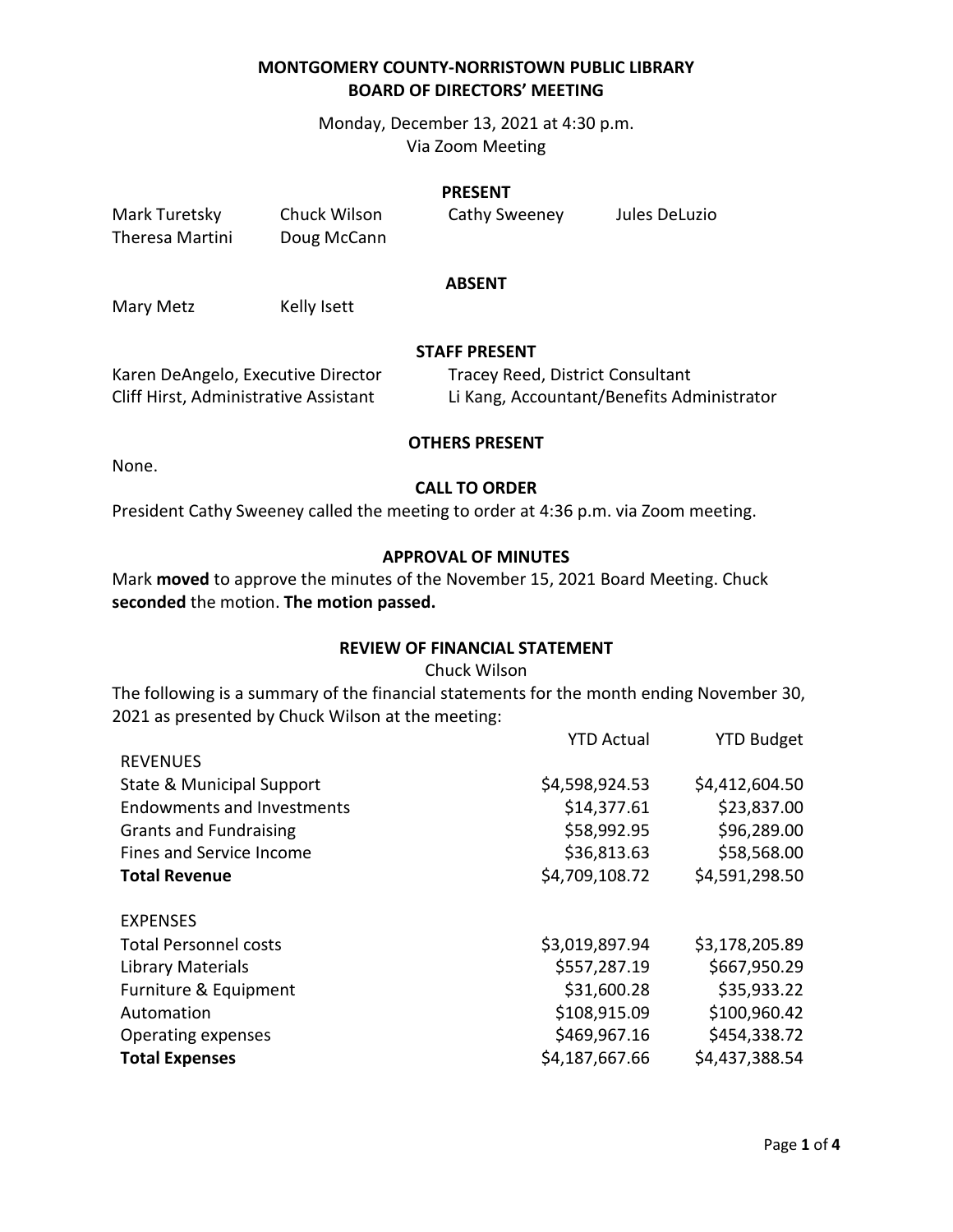Chuck reviewed the financial statements ending November 30, 2021. Total revenues are favorable to budget, as are total expenses. On the balance sheet, the total fund balance for the month ending November 30, 2021 was \$4,214,457.81, a substantial increase from the prior year balance of \$1,514,060.73. This increase largely reflects pandemic relief funds that have not yet been spent.

Jules **moved** to file the financial statements for audit. Theresa **seconded** the motion. **The motion passed.** 

## **APPROVAL OF BILLS OVER \$1,000**

Chuck reviewed the bills over \$1,000.00 for December to date 2021. Doug **moved** to approve the bills over \$1,000.00. Mark **seconded** the motion. **The motion passed.**

## **PRESIDENT'S REPORT**

Cathy Sweeney

Cathy reported on the Annual Appeal. There have been 365 donations totaling \$26,789.75 as of December 7, 2021; this compares to 508 donations totaling \$31,730.60 as of December 7, 2020. The 2021 appeal was mailed in the first week of October, while the 2021 appeal was mailed in the first week of November, a month later. For the 2020 appeal, as of November 5, 2020, 434 donations totaling \$26,882.60 had been received as of November 5, 2020.

Cathy thanked departing board members Mark Turetsky, Doug McCann, and Kelly Isett for their service. Karen presented the following honor books for each of these departing board members:

Mark Turetsky (April 20, 2002) Steinbeck, John. The Grapes of Wrath and Other Writings, 1936-1941. Library of America, 1996.

Doug McCann (April 19, 2010) Kerouac, Jack. Visions of Cody, Visions of Gerard, Big Sur. Library of America, 2015.

Kelly Isett (February 1, 2016) Le Guin, Ursula K. Hainish Novels & Stories, Volume 2. Library of America, 2017.

## **EXECUTIVE DIRECTOR'S REPORT**

Karen DeAngelo

Karen presented her report. Karen outlined the actions taken since the vandalism incident in the Children's Department of last month. A staff person shared photographs of the incident with a relative who posted them onto Facebook. These photographs were widely-shared on Facebook. We have provided instruction to staff about how to respond to such incidents going forward. We are looking into installing surveillance cameras and panic buttons in the building. The County has increased the number of guards in the evening hours from one to two.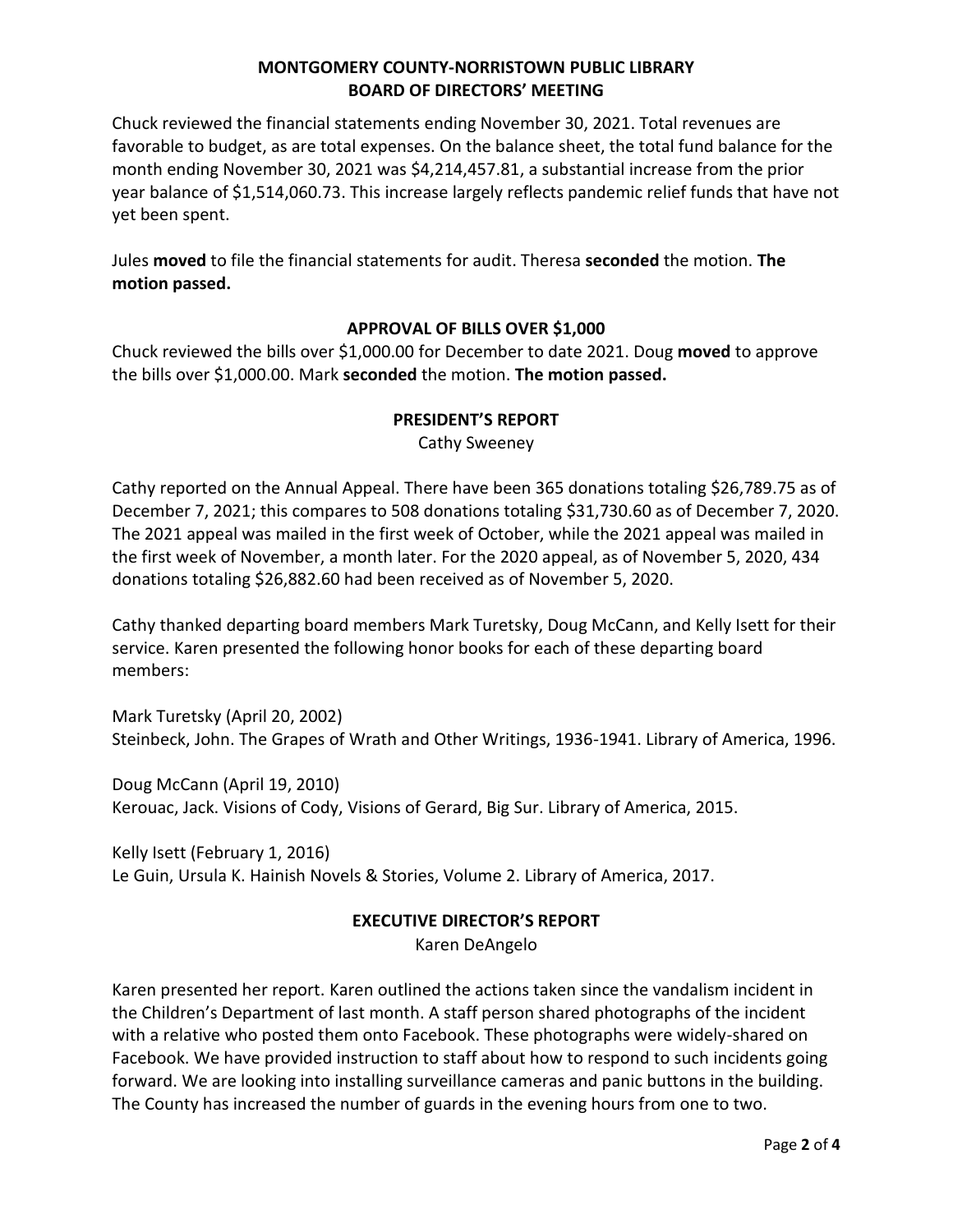The repairs to the Books Go Round did not work. We will have to replace the vehicle. We may be covered by insurance for a portion of the replacement cost. It will take two years to achieve delivery of a new custom vehicle.

Karen presented some personnel budget options for next year that the Finance Committee will explore before the next Board meeting. One option is a 2.5% raise for all staff, while also bringing all staff currently making less than \$15.00 an hour to that level. This option would require that we use a portion of the PPP proceeds to share costs with the County.

Karen discussed a board retreat offer from the Office of Commonwealth Libraries.

Karen discussed the Strategic Planning proposal by Rich Bowra attached to her report. Chuck **moved** to approve the Proposal for Services by Rich Bowra, Library Consultant, for a Strategic Plan for MC-NPL, dated October 18, 2021. Doug **seconded** the motion. **The motion passed.**

## **DISTRICT CONSULTANT'S REPORT** Tracey Reed

Tracey Reed presented her report. She encouraged the Board to take advantage of the Board retreat offered by the Office of Commonwealth Libraries. Jenkintown Library's experience with the OCL board retreat was very positive.

Tracey also reported on the Montgomery County Recovery Office. She encouraged everyone to fill out the survey and share it widely: [https://www.montcopa.org/3821/Recovery-Office.](https://www.montcopa.org/3821/Recovery-Office) This survey will influence the distribution of Montgomery County's unrestricted American Rescue Plan Act (ARPA) funds. Please everyone highlight the need for library inclusion.

# **FRIENDS OF MONTGOMERY DISTRICT LIBRARY CENTER REPORT**

Doug McCann

Doug inquired as to when Karen might approach the Friends about their financial support this year. Karen will be reaching out to the Friends at their January meeting. Doug reported that Norristown Area School District Superintendent Christopher Dormer has joined the Friends Board. The Friends are pursuing a new Board member from the Norristown Men of Excellence. Doug will continue to be active with the Friends after his departure from the MC-NPL Board at the end of this month.

## **UNFINISHED BUSINESS**

Karen will share the Abuse Prevention Policy as revised by Mark Turetsky with the Board prior to the next meeting.